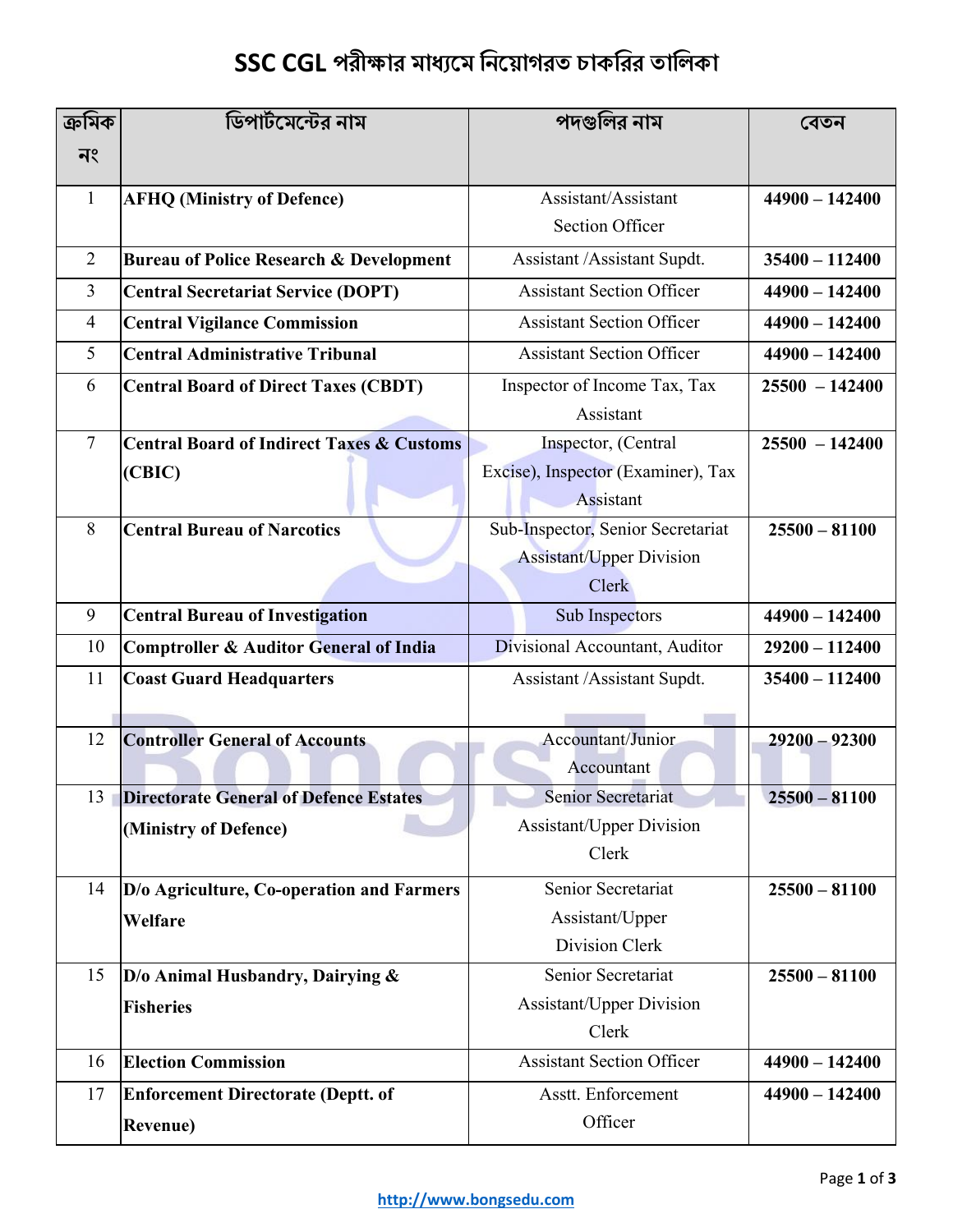|  |  | SSC CGL পরীক্ষার মাধ্যমে নিয়োগরত চাকরির তালিকা |  |  |
|--|--|-------------------------------------------------|--|--|
|  |  |                                                 |  |  |

| 18 | Indian Audit & Accounts Department under           | <b>Assistant Audit Officer</b> | $47600 - 151100$ |
|----|----------------------------------------------------|--------------------------------|------------------|
|    | <b>C&amp;AG</b>                                    | Group 'B'                      |                  |
|    |                                                    | Gazetted (Non                  |                  |
|    |                                                    | Ministerial)                   |                  |
| 19 | <b>Intelligence Bureau</b>                         | Assistant/Assistant            | $44900 - 142400$ |
|    |                                                    | <b>Section Officer</b>         |                  |
| 20 | <b>Ministry of External Affairs</b>                | Assistant/Assistant            | $44900 - 142400$ |
|    |                                                    | <b>Section Officer</b>         |                  |
| 21 | Ministry of Electronics & Information              | Assistant/Assistant            | $44900 - 142400$ |
| 22 | <b>Technology</b>                                  | <b>Section Officer</b>         |                  |
| 23 | Ministry of Commerce & Industry (D/o               | Assistant /Assistant Supdt.    | $35400 - 112400$ |
|    | Commerce)                                          |                                |                  |
|    |                                                    |                                |                  |
| 24 | <b>Ministry of Mines</b>                           | Assistant                      | $35400 - 112400$ |
| 25 | <b>Ministry of Corporate Affairs</b>               | Assistant                      | $35400 - 112400$ |
| 26 | <b>Ministry of Communications (Department</b>      | <b>Inspector Post</b>          | $44900 - 142400$ |
|    | of Posts-                                          |                                |                  |
|    | SPN)                                               |                                |                  |
| 27 | <b>Ministry of Statistics &amp; Programme</b>      | Junior Statistical Officer     | $35400 - 112400$ |
|    | Implementation                                     |                                |                  |
| 28 | <b>Offices under Controller General of Defence</b> | Auditor                        | $29200 - 92300$  |
|    | <b>Accounts</b>                                    |                                |                  |
| 29 | <b>Ministry of Communication (D/o Post-</b>        | Accountant/Junior              | $29200 - 92300$  |
|    | Admn. & D/o Telecommunication                      | Accountant                     |                  |
|    | $O/O$ CGCA)                                        |                                |                  |
| 30 | <b>Ministry of Textiles</b>                        | Senior Secretariat             | $25500 - 81100$  |
|    |                                                    | Assistant/Upper Division       |                  |
|    |                                                    | Clerk                          |                  |
| 31 | <b>Ministry of Electronics &amp; Information</b>   | Senior Secretariat             | $25500 - 81100$  |
|    | <b>Technology</b>                                  | Assistant/Upper Division       |                  |
|    | (D/o Science & Technology)                         | Clerk                          |                  |
|    |                                                    |                                |                  |
| 32 | <b>Ministry of Water Resources, River</b>          | Senior Secretariat             | $25500 - 81100$  |
|    | <b>Development</b>                                 | Assistant/Upper Division       |                  |
|    |                                                    | Clerk                          |                  |